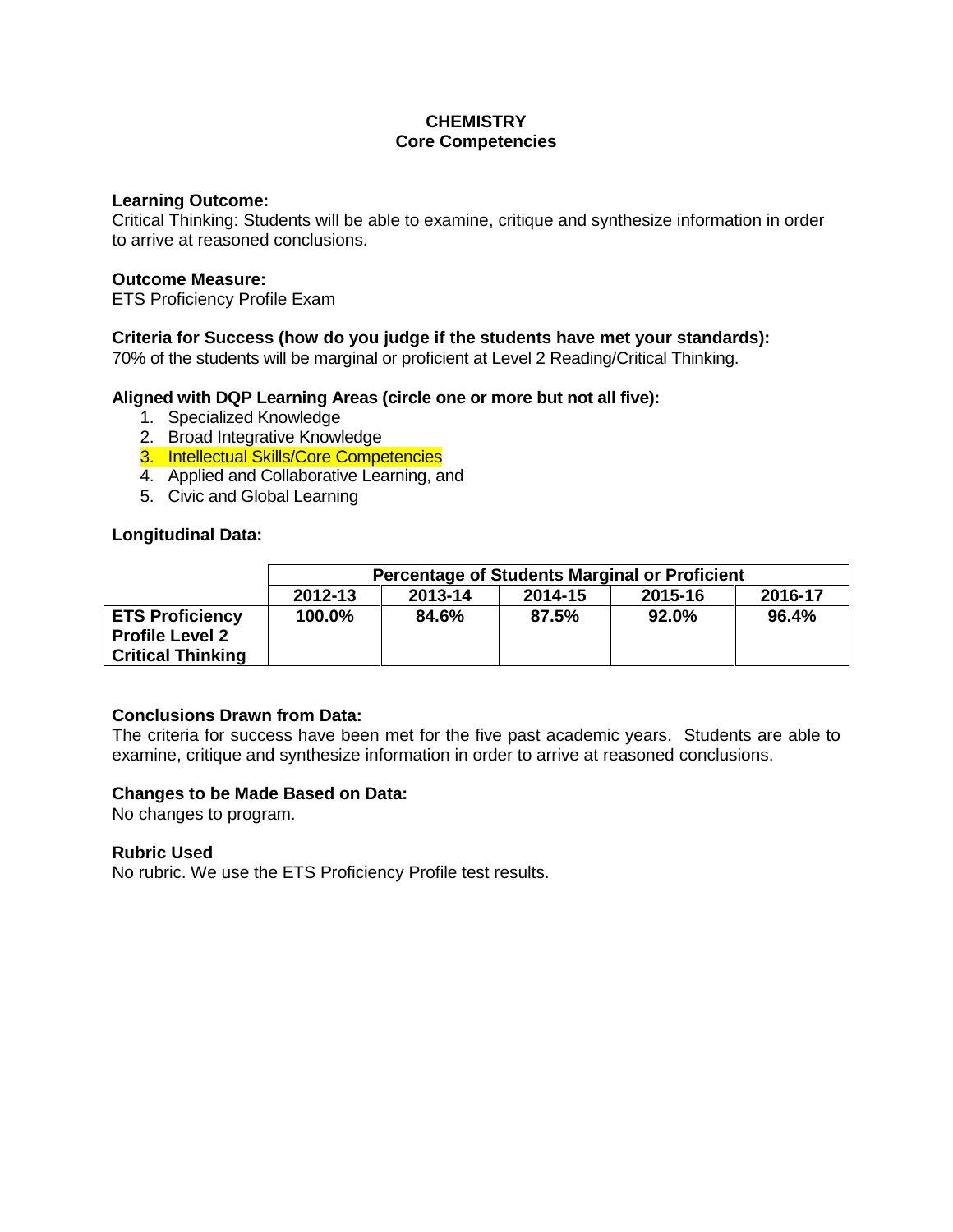# **CHEMISTRY Core Competencies**

#### **Learning Outcome:**

Written: Students will be able to effectively express ideas and information to others through written communication.

### **Outcome Measure:**

ETS Proficiency Profile Exam

# **Criteria for Success (how do you judge if the students have met your standards):**

80% of the students will be marginal or proficient at Level 2 Writing.

### **Aligned with DQP Learning Areas (circle one or more but not all five):**

- 1. Specialized Knowledge
- 2. Broad Integrative Knowledge
- 3. Intellectual Skills/Core Competencies
- 4. Applied and Collaborative Learning, and
- 5. Civic and Global Learning

### **Longitudinal Data:**

|                                                             | <b>Percentage of Students Marginal or Proficient</b> |         |         |         |         |  |  |
|-------------------------------------------------------------|------------------------------------------------------|---------|---------|---------|---------|--|--|
|                                                             | 2012-13                                              | 2013-14 | 2014-15 | 2015-16 | 2016-17 |  |  |
| <b>ETS Proficiency</b><br><b>Profile Level 2</b><br>Writing | 100.0%                                               | 76.9%   | 83.3%   | 96.0%   | 89.3%   |  |  |

### **Conclusions Drawn from Data:**

The criteria for success were met in all years except for 2013-14, when 76.9% of the students were marginal or proficient at Level 2 Writing, just below the 80% criteria for success. Overall, students are able to effectively express ideas and information to others through written communication.

#### **Changes to be Made Based on Data:**

No changes to program.

### **Rubric Used**

No rubric. We use the ETS Proficiency Profile test results.